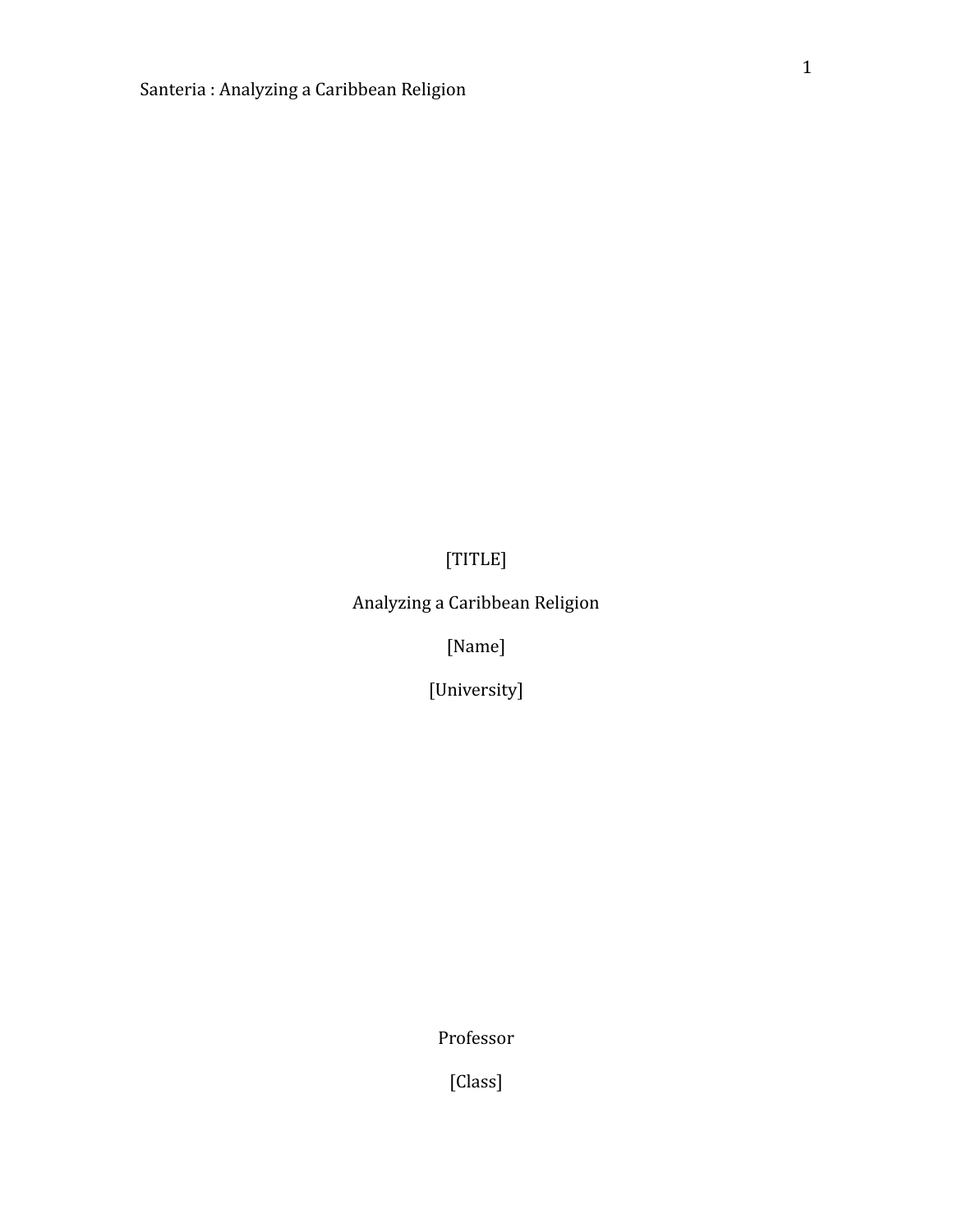### Abstract

This paper is a deep analysis into the religion of Santeria with a focus on understanding the origins of its existence. With critical research, four main questions will be answered while simultaneously discovering related information from the data uncovered. These questions include:

### 1. What is Santeria?

2. How was it brought from Africa?

3. What is the relationship between music and the religion?

4. What countries is Santeria practiced in?

In answering these questions many branches of information on the roots of the religion arose. Therefor, I found it crucial to include information such as significant deities that Santeros believe in, specific tribulations undergone by the religion centuries ago, a personal interview with a young woman who practices Santeria, as well as a few religions that relate to Santeria. Research led to a fascinating religion that today is practiced in NYC by over 300,000 believers (Lefever, 1996). 

### What is Santeria?

Santeria is defined as: the way of the Saints. It is "an African religion that started in Yoruba and made its way to Cuba" (Moreno). Those who follow this religion believe "that spiritual forces [exert] direct control over human destiny" (Andrews, 2004) and therefor follow the footsteps of these 'saints'. In Santeria, Olodumare is the Supreme Being that created the world. All that it is of lesser/ greater intensity is called ashe "the divine/cosmic energy that is the animating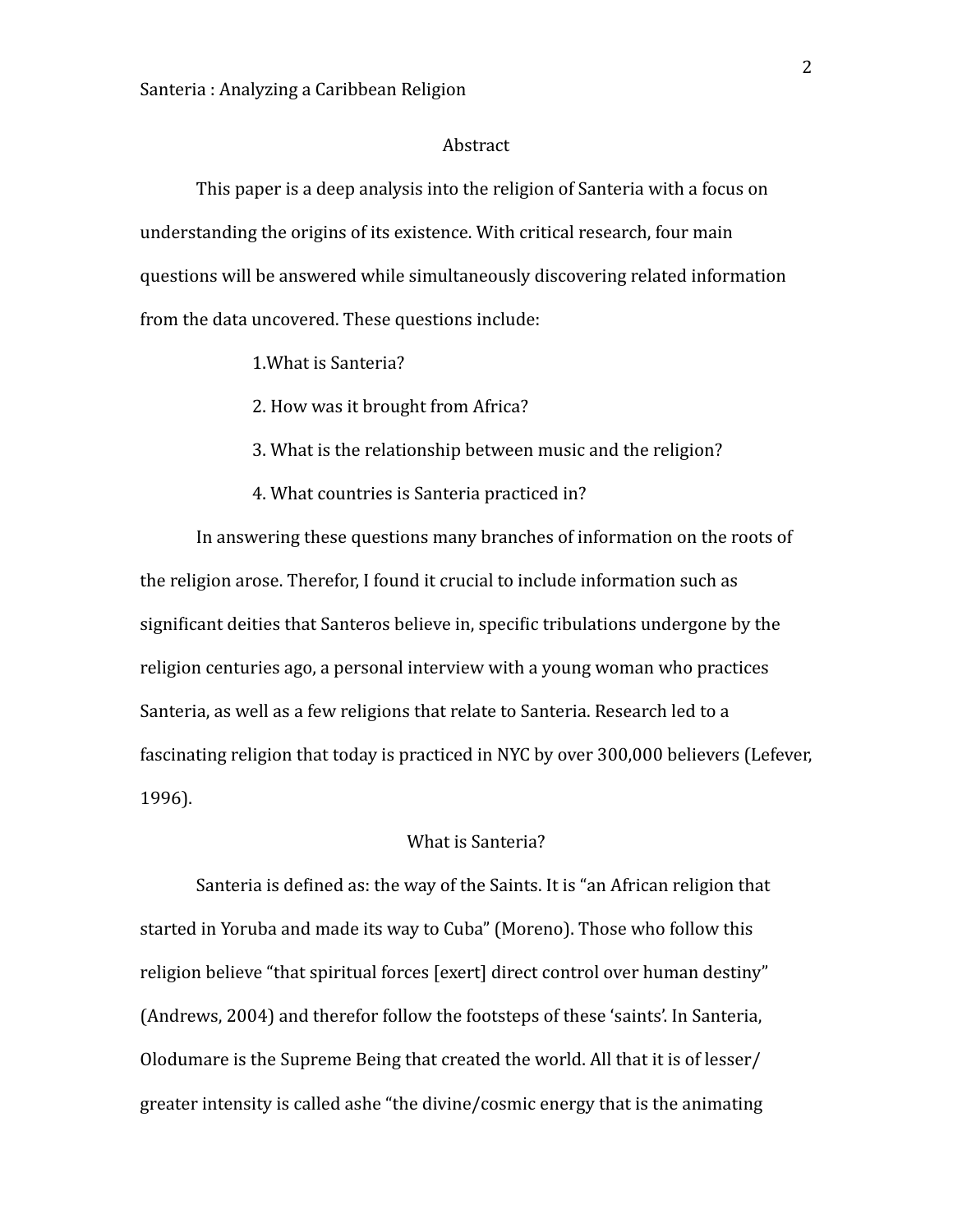energy in the universe" (Edmonds and Gonzalez, 94). It is the saints that act as intermediaries between the greater "supreme being" and those who worship. Saints are also known as Orisha, these are "multi-dimensional beings that represent the forces of nature, act as archetypes, and function as sacred patrons or 'guardian angels' for devotees" (614, Journal). These 'devotees' seek help in work, love and health by "petitioning" (Miller, 1994) to the saints.

In order to get a stronger indulgence into What Santeria actually is, understanding the history is of most importance. It is through the history that we see why this religion even got its name, where if originated from, how it branched off, and how it reached so many different parts of the world as it has today.

### How was Santeria brought from Africa?

Many decades after 1492, during what could be called a mass extinction of Native Americans in the newly discovered "Cuba", the "Spaniards forcefully brought Africans as Indian replacements" (319, Lefever). These Africans were necessary to work the land for the Spaniards. The first African slaves that were shipped into Cuba were from Hispaniola (what we call Haiti and the Dominican Republic today). It was in 1521 that more slaves directly from Africa began flooding into Cuba. Santeria arose from the discouragement of the religions of the slaves that were now under a master's heavy hand. "The slave masters in Cuba discouraged, and often prohibited, the practice of Africa religions" (319, Lefever). Because of this discouragement Africans were forced to disguise their *orishas* with the Catholic gods and saints. An interview with a young woman who practices Santeria elaborated on the secrecy that became of the African slaves religion, she states "the slaves practiced their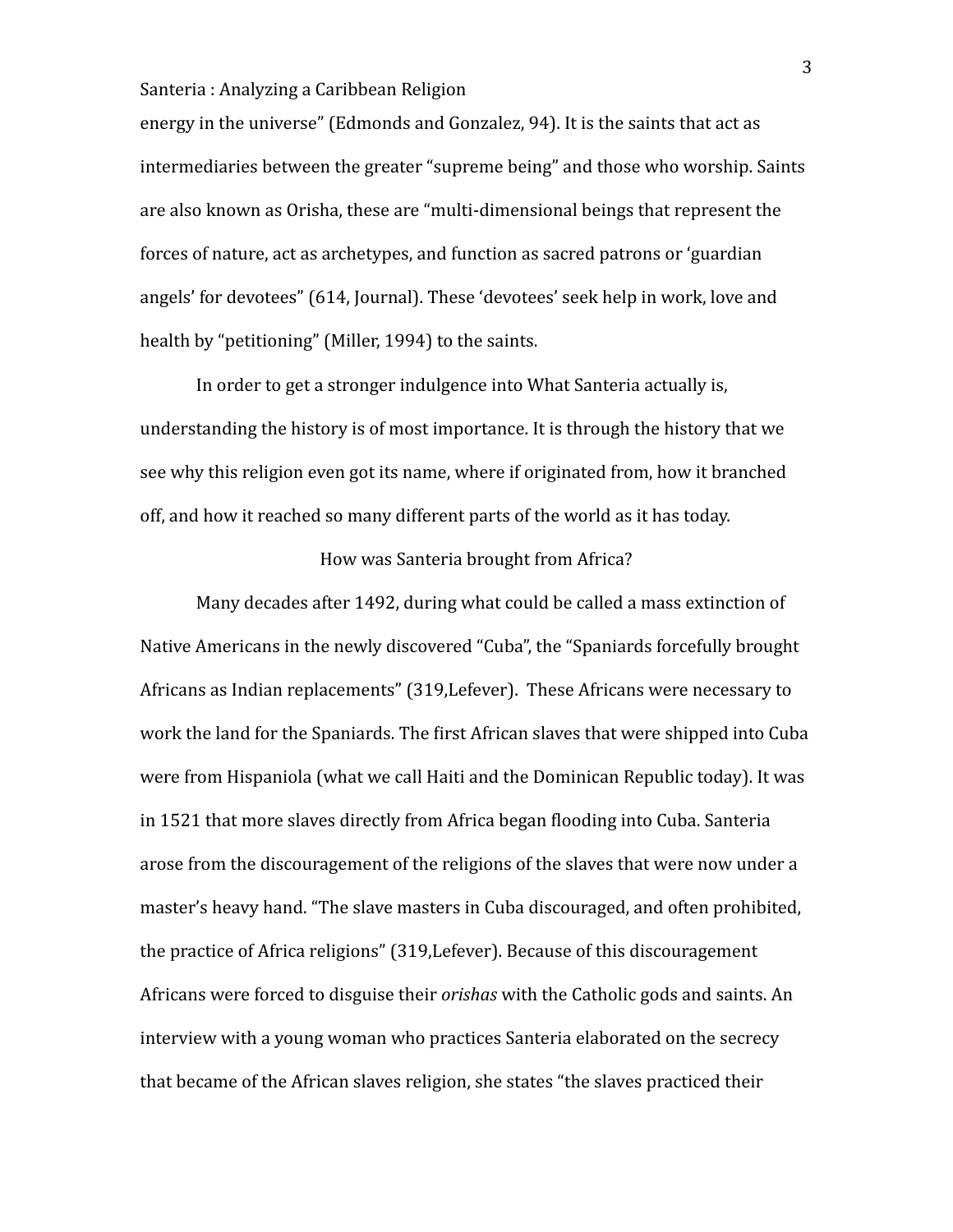religion behind Churches, they weren't allowed to believe in orishas, so naturally they had to adapt" (Moreno).

By observing the saints of the Catholics, common threads began to arise from both religions, ones that they would then use as a leeway into being able to openly practice their religion. They realized that "both religions had high gods [and] humans that worshipped them"(Lefever, 319). The difference was that Africans worshipped orishas and Catholics worshipped saints. "So, under the constraints of their oppression, the slaves began to fuse... the two religions" (Lefever, 319) and corresponded their orisha with a specific saint. When the Yoruba "encountered" other sacred powers- God the Father, God the Don, the Holy Spirit and the Virgin Mary" is when the infusion began to take shape. Out of these events developed this religion known as Santeria.

The slaves bought from Yoruba (southern Nigeria) were major carriers of the religious beliefs that "contributed to the development of Santeria" (Lefever, 320). The deities in traditional Yoruba ranged from 400-1700; some including Agayu, who was the saint of father, Babaluaye the saint for illness, and Eleggua the messenger saint- just to name a few. Other gods such as Ogun, who is the god of iron and war, Shango, the god of thunder and lightning and Yemaya, goddess of the sea and rivers were brought from Yoruba into the New World. Devotees praise Saints through prayer, dance and sacrifice. Reading through divination Santeros (priests) seek to find "the relationship between individual worshippers and the particular gods" (Andrews, 71). For example, Ochun is the Saint chosen to take care of Jasmine Moreno, a Santeria practitioner in NYC. As a devotee of Santeria she says "when you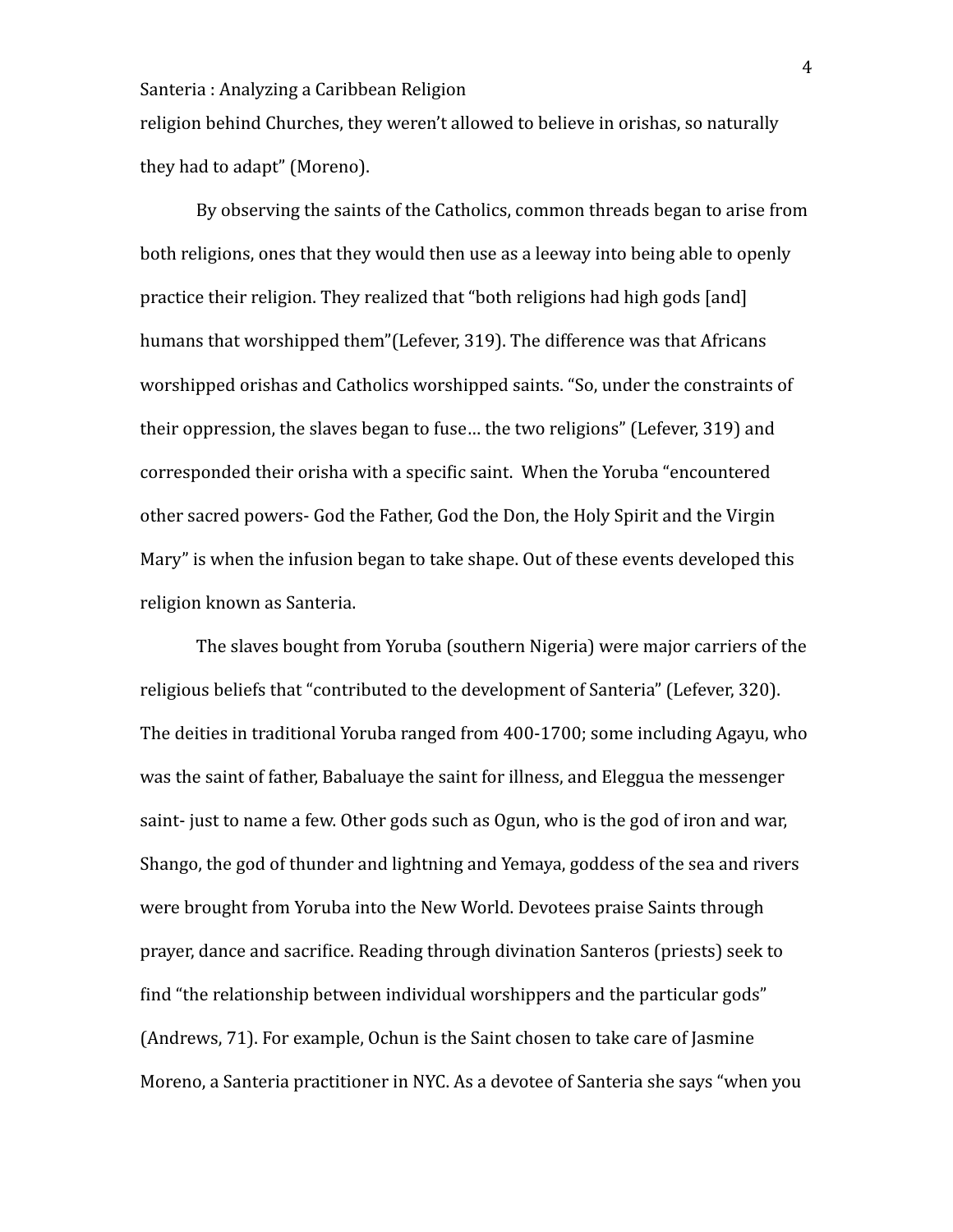become a Santero, you become one with the Saints". In other words, Jasmines chosen guardian is a deity known to seduce men; she is the most beautiful of the female orishas and is much taken with jewelry. "The story of my life" says Jasmine, as she feels that her personal qualities correspond with that of her deity.

Rituals are another important aspect of what the Africans brought to Cuba with their religion. Divination "is an expression of the power of ashe" (Lefever,  $321$ ). This ritual was utilized to get advice from the deities for everyday problems and to connect the spiritual forces with that of an individual. The Santeros who were able to connect to these spiritual forces assisted those with problems by "harmonizing" their relationship with their gods" (Andrews, 72). The use of a variety of nuts, shells and other items to connect were common ways of using divination. Santeria is a faith in which practices were focused on "curing and healing purposes" (Torres and Whitten, 506).

A very controversial ritual that has caused much debate centuries ago as well as today is the use of sacrifices. It is ceremonial for the orishas to be fed; "by sacrificing animals" (Miller, 1993) devotees send them off to their deities. The worshippers first eat these offerings, however they can only eat them after the deities have "consumed the invisible ashe of the sacrifices" (Lefever, 321). Animals such as chickens, roosters, goats, sheep, pigeons and even bulls are sacrificed for the Saints. Every saint has a different preference of animal; whatever is appropriate for the orisha. Through these sacrifices "humans [express] their gratitude and praise and [implore] that the orishas continue the effacious work" (Lefever, 321). After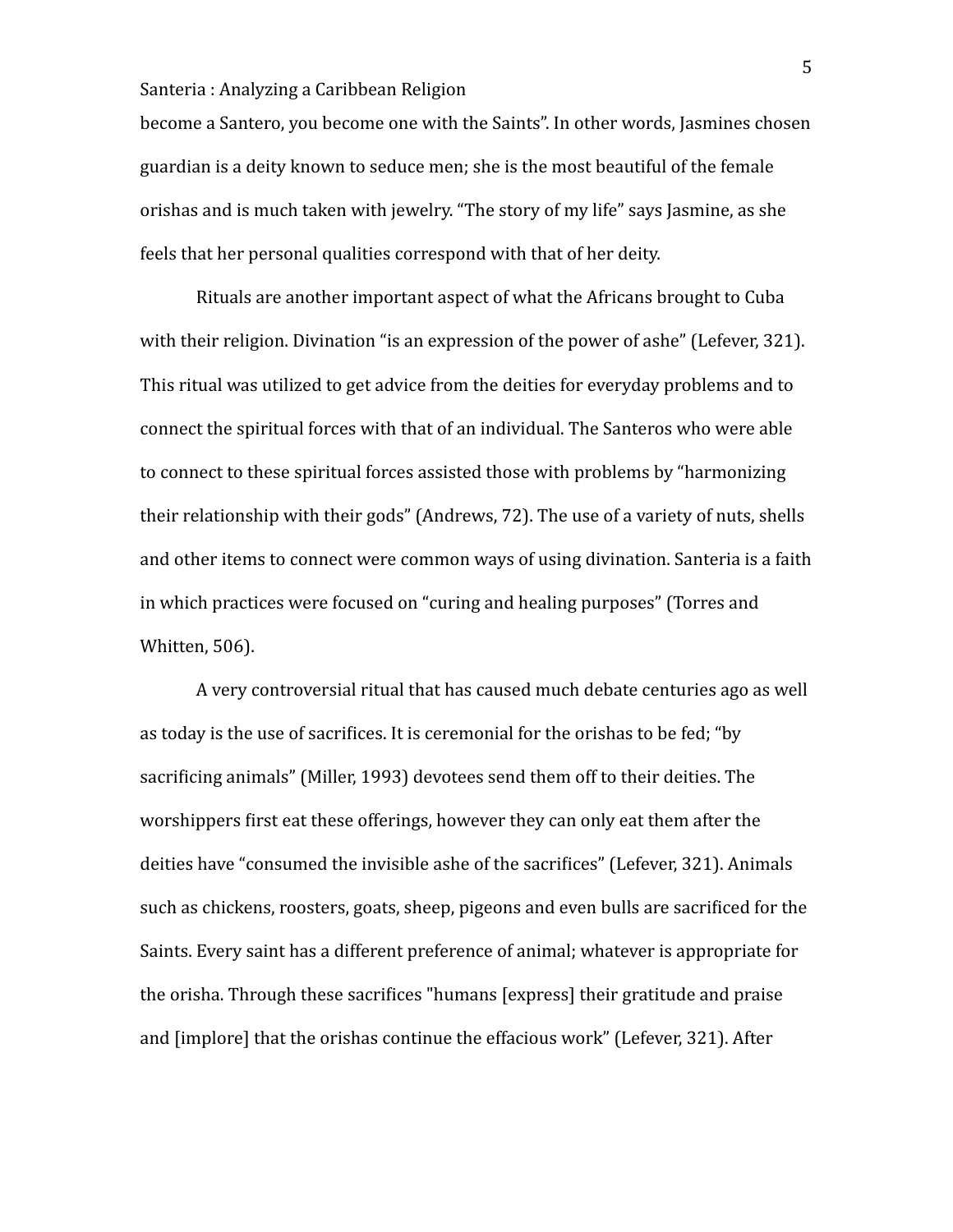both participant and orisha have eaten the food, the blood of the animal is then sprinkled on sacred stones that represent an individual saint.

Unlike other religions that seem very similar to Santeria, Palo Monte, which originated in the Congo where "witchcraft is more common" (Andrews, 71), pales in comparison to the rituals of Santeria. Also, unlike the Congo religions that used natural based object for their rituals, Santeros "liked to have their figurines, their gods made of wood" (Andres, 71). The different forms of worship and rituals were "winning millions of new adherents, many of them white" (Andrews, 9) by the 1900s. So although this religion began as an African religion, with time other ethnicities and cultures would derive its peculiarity and adopt the religion. Aside from divination, and animal sacrifices, we come to a ritual very important to Santeria because of its importance to its spirits, and that is music and dance.

What is the relationship between the religion and music?

Bembe is the word used for the drum and dance festivals in Santeria. It is difficult to speak about music without the dance and likewise. As Moreno stated during her interview "music is really important to the deity's. Deity's used to be humans with flaws, so Yoruba brought their music to play in reenactment of each orisha." From this it is known that music was a huge part of Santeria, so huge that festivals were "held in the basements, open patios, or living quarters of the santeros or santeras house" (Lefever, 321). Similarly to the food offerings for "Haitian, Cuban and Bahian worshipers, music and dance performance is the offering" (Chireau, 2007). And just like animal sacrifices, each deity also has their own dance, and music. The purpose of the bembe was in honoring the orishas. Worshipers play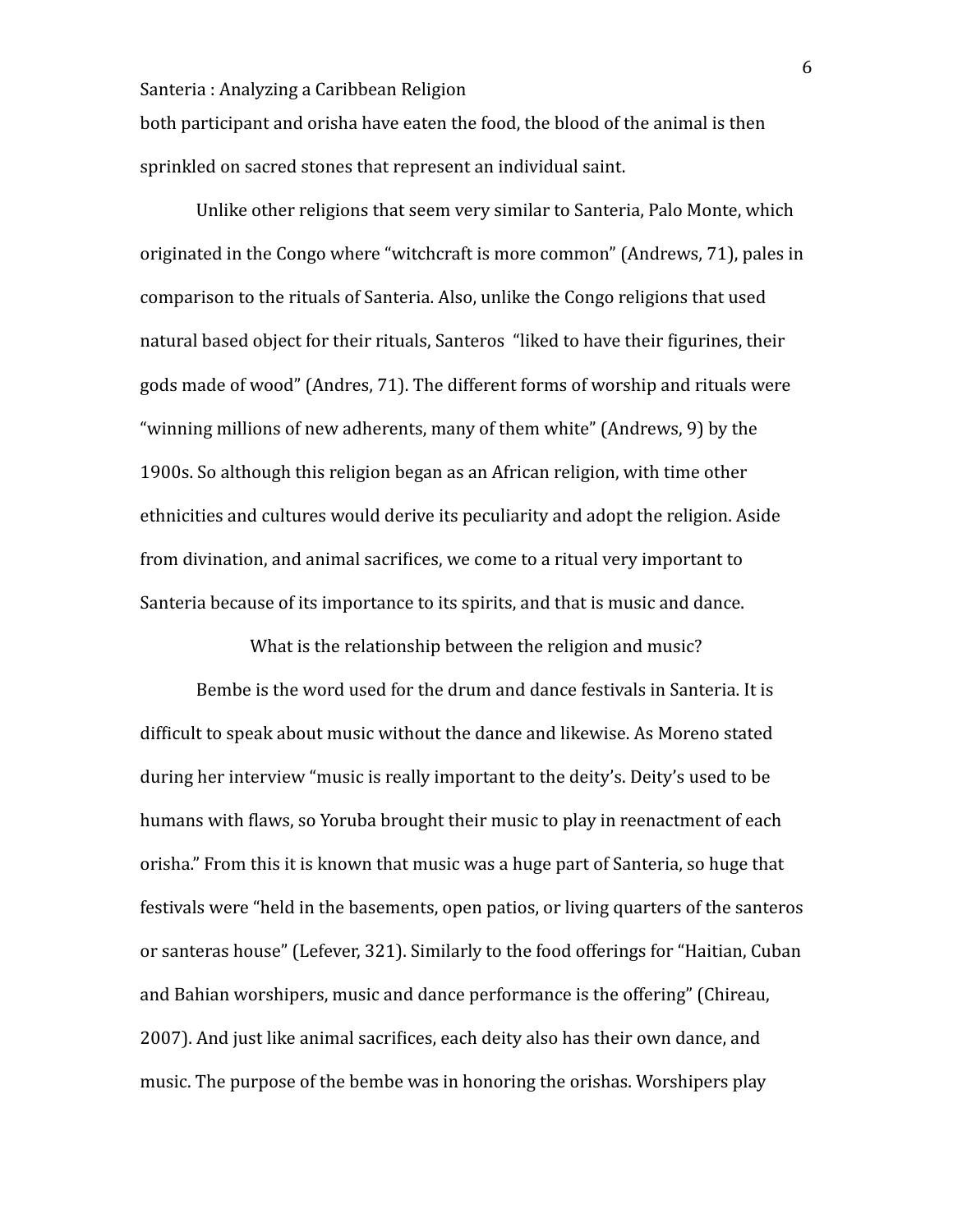specific rhythms that act out the behavior of the orishas. In Lefever's article he states "Ogun, the orisha of iron, [his] pantomime [uses] shovels, machetes, picks, hammers, chains, keys etc." (321) Other dances for saints such as Ochosi, orisha of the hunt, has shouts and movements of bow and arrow use.

Music offered in festivals is a form of gratitude in itself for the Saints. Drums are the most common instrument played during Santeria festivals. The rhythms "are utilized to attain a sacred state of consciousness, manifested as a trance state or spirit possession" (Lefever, 322). Both music and dance were crucial in these spiritual possessions for it is believed that if the performance is done in accordance with the deity, the saint itself will inhabit the person and "if the party is big enough, [the saint would] dance heartily with the community" (Chireau, 2007). It is obvious that these deities love to party, and party with their own personal preference of music and style that is provided by worshippers. Saints-with their human personalities- is somewhat demanding and the community uses these rituals "to please and placate spirits, to heal afflicted members, to ward off future attacks and to receive the advice and criticism of prescient spirits who utter truths" (Chireau, 2007). In conjunction with thanking the Saints, asking for personal and communal advice and experiencing the personalities of the Saints, the African musical art is used to take worshippers through a spiritual journey, one that in a sense brings the deity to life.

# What Countries is Santeria Practiced in?

When African slaves were brought into the New World in 1521, they were not all left directly in Cuba. According to a research conducted in 1969, "out of the total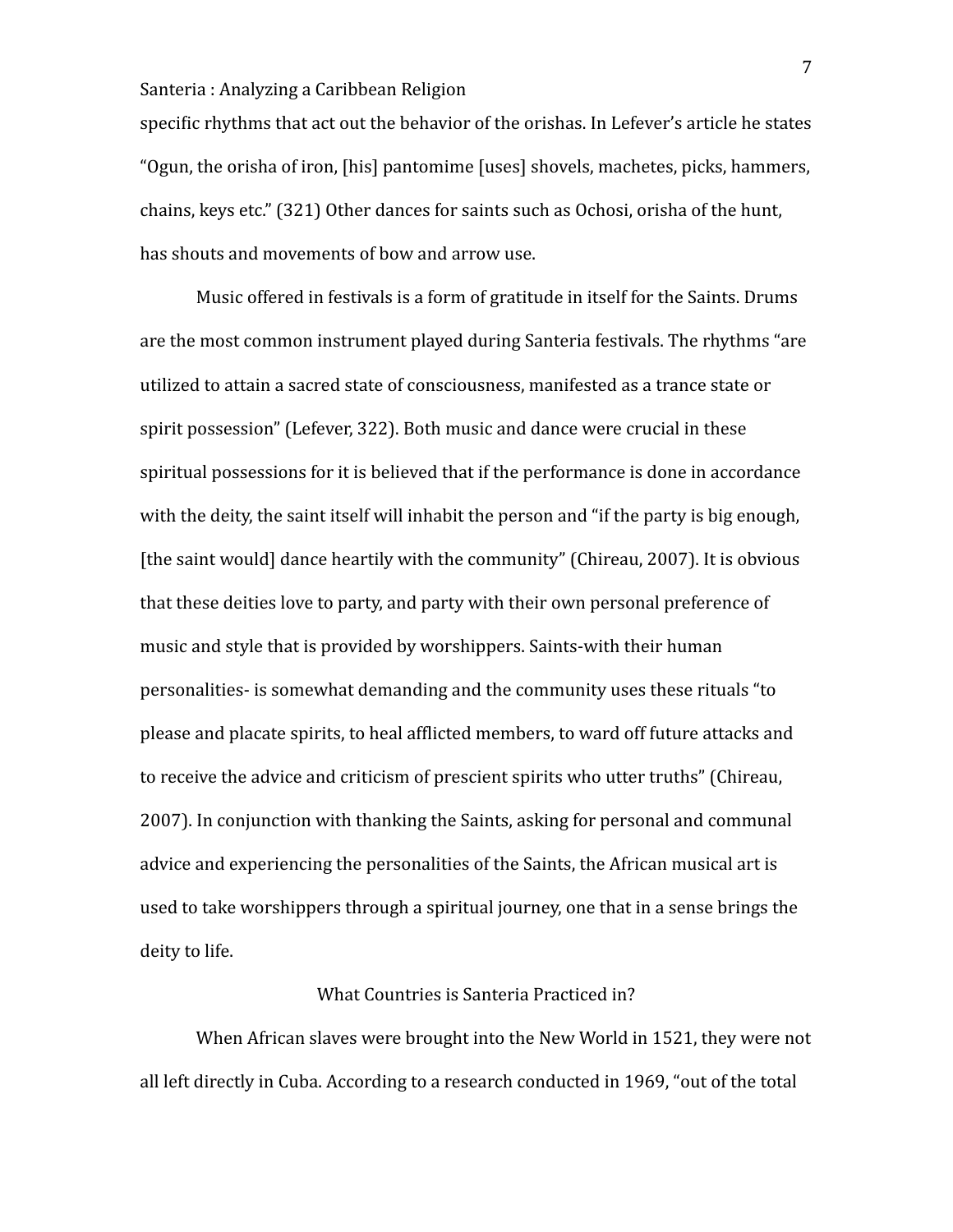of 10 million Africans shipped to the New World as slaves, approximately 702,000 were sent to Cuba" (Lefever, 319). Santeria is a religion, which originated in Cuba by the Africans who were imported from Yoruba. In understanding how Santeria became a multi-national religion it was the "beliefs and practices of Santeria have diffused to many other countries, including United States" (Lefever, 328). Other countries included Haiti, Dominican Republic, Puerto Rico, Brazil and even Colombia. Cuban immigrants "carried Santeria beyond the island" (Encyclopedia.com). 

Events such as the exiles rushing into the United States after the Cuban Revolution bought over "900,000 Cubans to the United States after 1960" (Edmonds and Gonzalez, 101). Famous priests such as Poncho Mora also migrated into the United States in 1946, bringing many practitioners with him as well. Cubans who adapted to American life were still able to conserve much of the Cuban traditions and identities by continuing the practice of Santeria. Although Santeria is not a commercialized or an official religion, studies show that "estimates of the actual number of people committed to Santeria in the United States varies from 250,000 to five million" (Edmonds and Gonzalez, 102). Many of these practitioners are from Dominican Republic, Puerto Rico, Central and South American countries. Santeria continues to spread through "traveling elders, published texts, the internet, and face to face relationships"(Encycopledia.com).

Cuba's interrelationships with many other countries during the 1970s were partly the reason why Santeria traveled into other countries. The drug trafficking that was conducted between Colombian and Cuba in the 1960s to the 1970s gave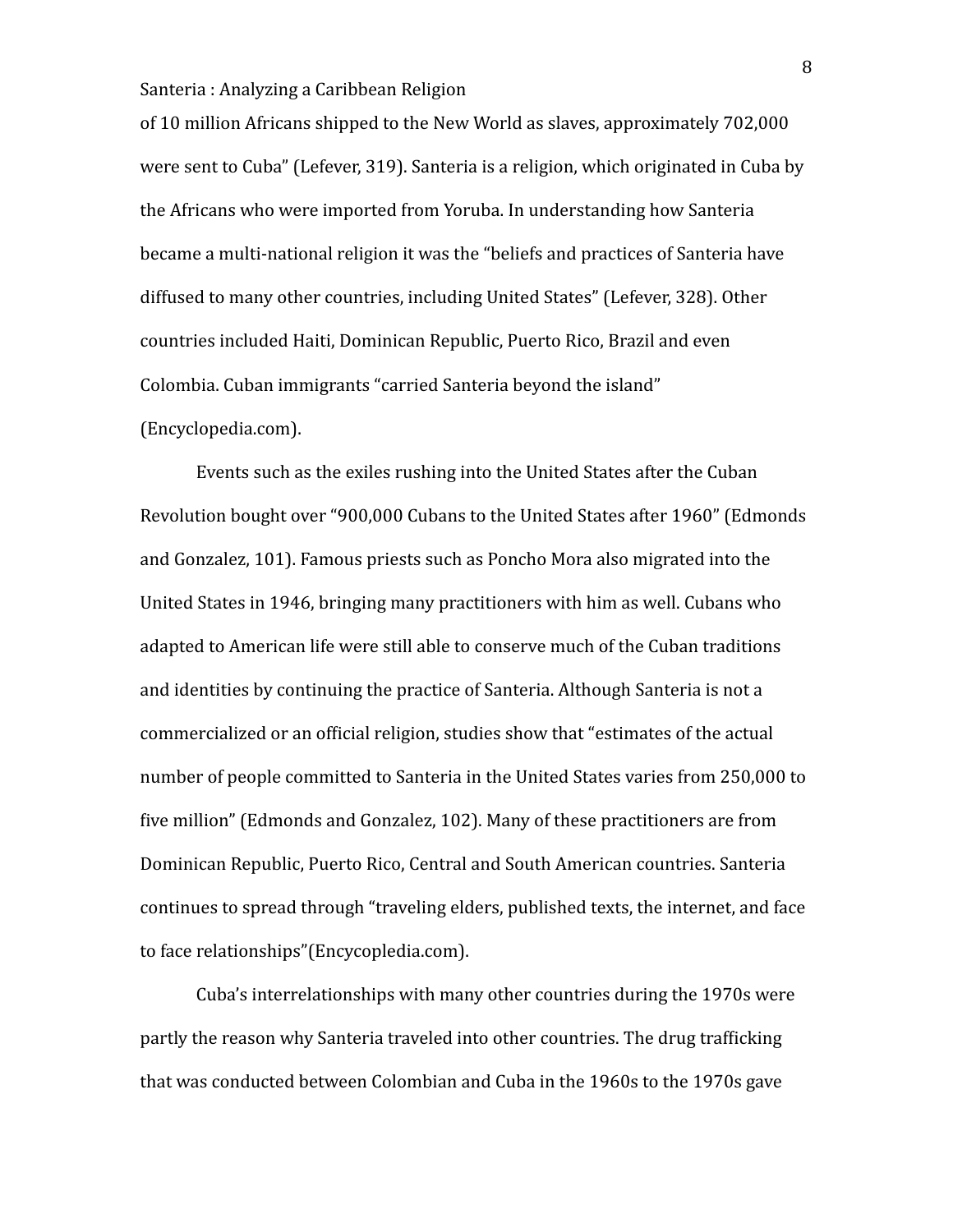way to Cuban religions and traditions deposited with the South American country. From here, those who brought their beliefs and made contact with Colombian citizens shared their religion, thus spreading Santeria even further. Other countries that have had interrelationships with Cuba, most due to Fidel Castro's military reign were Jamaica, Costa Rica, Nicaragua and much more. All of these countries were in contact with the different cultures of Cuba, including those who believe in Santeria.

The Great Depression happening in Haiti during the 1920's and 30's brought many Haitians to the Dominican Republic. Therefor migrating their religion with them as well, however Haitians were seen as a threat to the Republic, and in the 1930's the regime of Rafael Trujillo denounced Voodooism as well as Santeria as a threat to the Catholicism of the Dominican Republic. His dictatorship "reached a climax in October 1937, when army units along the Haitian border, murder 15,000 Haitian immigrants" (Andres,  $142$ ). At this point many of these running Haitians sought haven in other countries, taking their religion along with them.

From the 1500's where Africans were forced to hide and congregate behind churches, to today's societal judgment off Santeria, this religion continues to be one of much secrecy. A *New York Times* article published in 1994 says, "Santeria's current image is exotic, to some even sinister." Perhaps it is the animal sacrificial rituals that have "the Human Society [condemning] its animal sacrifice" even "Hollywood generally portrays Yoruba practice, like voodoo, and other religion with roots in Africa, as spooky and villainous" (Miller, 1994). In the 1900's, with suspicion of black organizations and efforts to establish a "European identity" Santeria came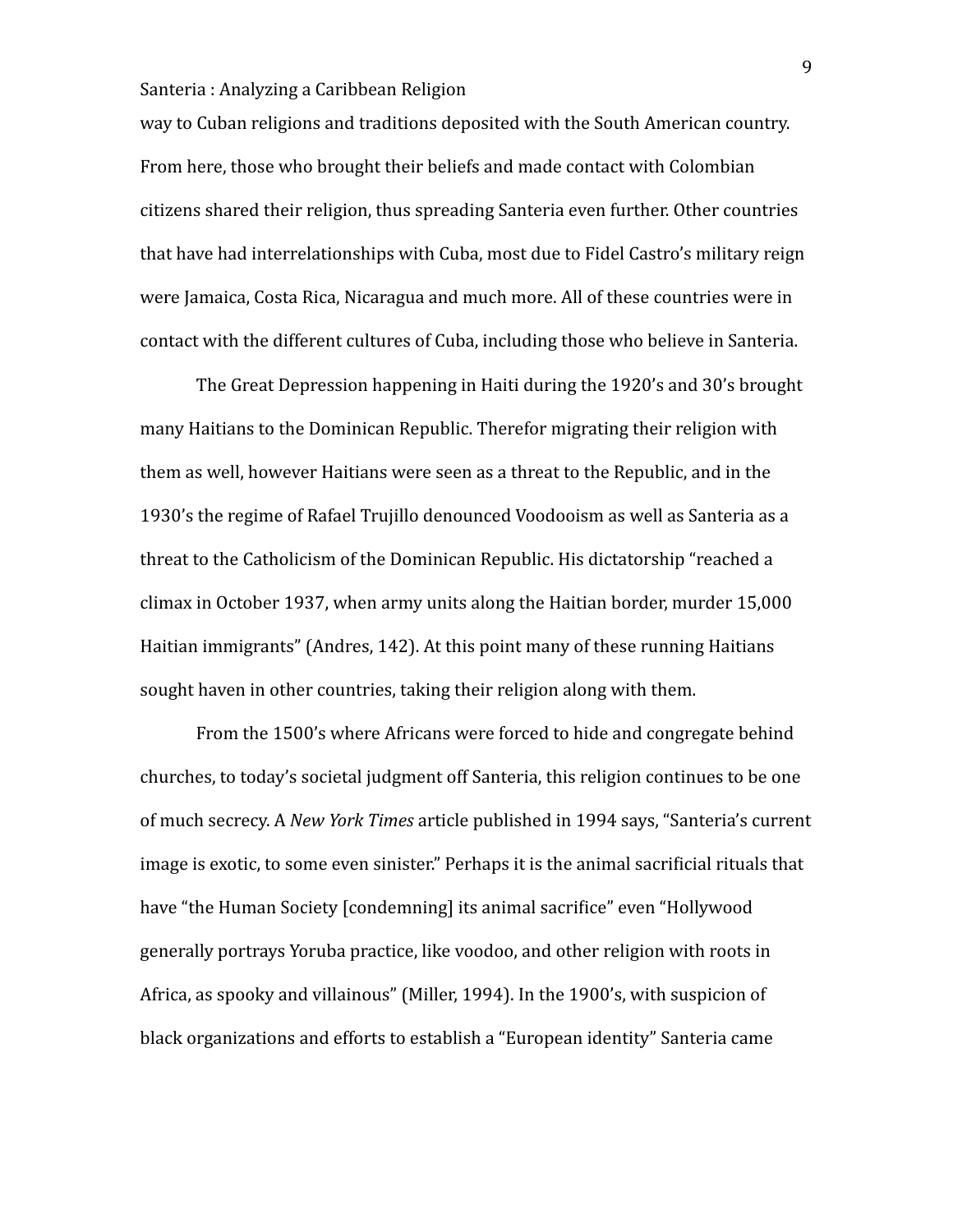under attack with the "proscriptions against the use of drums, and [elimination] of sorcery and witchcraft" (Edmond and Gonzalez, 100).

With much fire against Santeria and the constant disagreement of the religion, it is worth nothing the transition from the secrecy of the religion from hundreds of years ago to modern day secrecy. Santeros and worshippers congregate in houses, homes, patios and private places where they cannot be seen or bothered by outside non-believers. This secrecy has made an impact on the practice of Santeria such as the decline of trance-possession rituals, "because consecrated bata drums, the playing of which are essential for possession, either are not available or are not played in order to avoid negative reactions from neighbors" (Fegever, 323). These changes are evident in the United States, where religions such as these are not seen in positive light. Jasmine Moreno reiterates the modern practices of Santeria "It's basically a secret organization now, with so much social injustices and the misunderstanding of the religion it's obvious why it's not seen so often. I mean look at Disney, how they portray witchery, which is a religion closely tied to Voodooism. The misconfiguration of these religions on a mass media level creates what people should believe about our religion, instead of learning about our history to make true judgment." 

During the early 1900's "Santeria transitioned from the public, to the private setting of the home... in more or less discreet and underground fashion" (Edmond and Gonzalez, 100). Approximately 90 years later, a United States Supreme Court banned the use of animal sacrifice, one that violated the freedom of religion for Santeria. It is true that Santeria is steadily growing in numbers. However much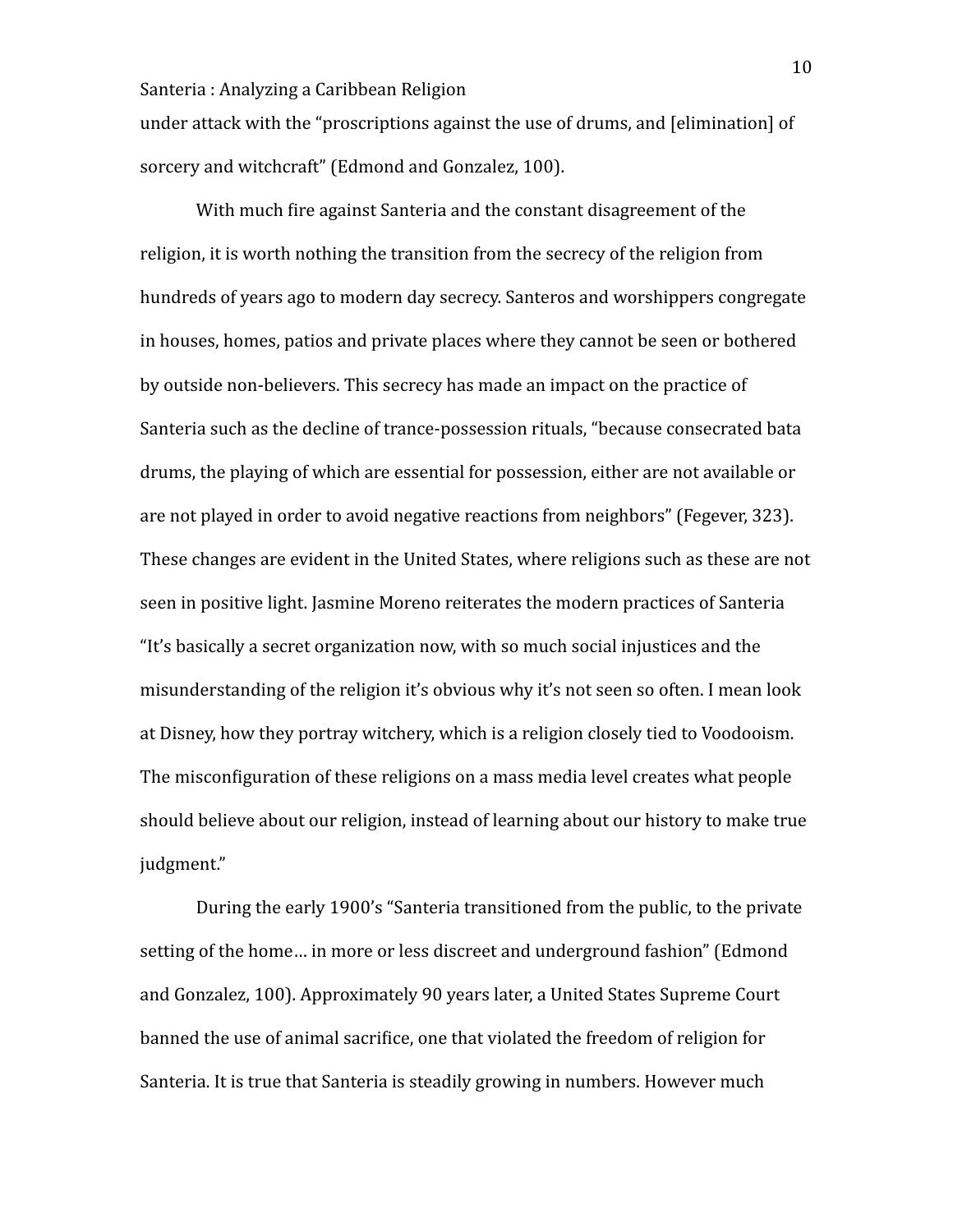perspective of others has not changed, similar to the perspective of centuries ago. It seems unfair that Christianity Catholicism and other mainstream religions and be practiced easily, however Santeria and religions with African based roots are technically not allowed to be practiced freely.

### Conclusion

Santeria has been a transgression and evolution of a religion that came from a continent who originated From the importation of the African turned slaves of Yoruba, to the secret adaptation where these believers had to disguise their gods by using Catholic saint names to represent their own, thus creating Santeria, the history has led to its practice now. It was crucial to view different aspects of Santeria, beginning with its origin, to better root out into smaller details of the religion. Through this research, a complexity of history arose, displaying insight the connections these religions have and how they spread and impact other places, people and religions.

As a student in NYC with diversity coming from all over the world, discussing and analyzing in complete depth the history of cultures seems like the best way to obtain a new type of acceptance and understanding. The origin, music, rituals, culture, migration illustrate the counter-reaction of a group of people being oppressed and how their form of secrecy and their need to express their religion has millions of loyal devotees to this one religion.